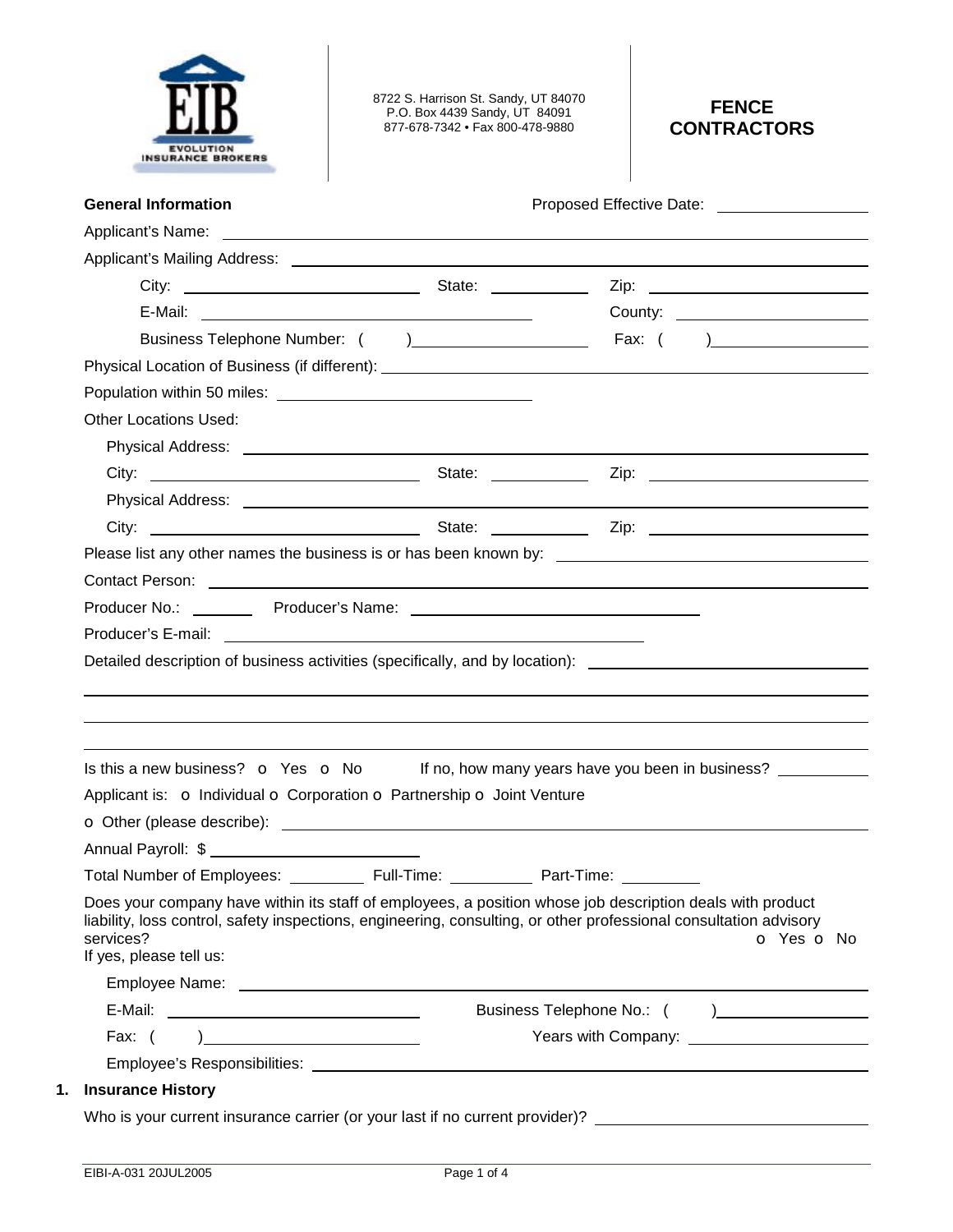Provide name(s) for all insurance companies that have provided Applicant insurance for the last three years:

|                        | Coverage:                                                                                                 | Coverage: | Coverage:  |
|------------------------|-----------------------------------------------------------------------------------------------------------|-----------|------------|
| <b>Company Name</b>    |                                                                                                           |           |            |
| <b>Expiration Date</b> |                                                                                                           |           |            |
| Annual Premium         | \$                                                                                                        | \$        | \$         |
|                        | Has the Applicant or any predecessor or related person or entity ever had a claim?                        |           | o Yes o No |
|                        | Completed Claims and Loss History form attached (REQUIRED)?                                               |           | O Yes O No |
|                        | Has the Applicant, or anyone on the Applicant's behalf, attempted to place this risk in standard markets? |           |            |
|                        |                                                                                                           |           | o Yes o No |
|                        | If the standard markets are declining placement, places evalors why                                       |           |            |

If the standard markets are declining placement, please explain why:

#### **2. Desired Insurance**

## **Limit of Liability:**

#### **Limit of Liability:**

 Per Act/Property Damage/Aggregate OR Per Person/Per Act/Property Damage/Aggregate  $\bullet$  \$50,000/\$25,000/\$100,000  $\bullet$   $\bullet$  \$25,000/\$50,000/\$25,000/\$100,000  $\bullet$  \$150,000/\$50,000/\$300,000  $\bullet$  \$75,000/\$150,000/\$50,000/\$300,000 o \$250,000/\$100,000/\$1,000,000 o \$100,000/\$250,000/\$100,000/\$1,000,000  $\bullet$  \$500,000/\$250,000/\$1,000,000  $\bullet$   $\bullet$  \$250,000/\$500,000/\$250,000/\$1,000,000 o Other:  $\vert$  O Other:

**Self-Insured Retention (SIR): <br>**  $\sigma$  **\$1,000 (Minimum)**  $\sigma$  **\$1,500**  $\sigma$  **\$2,500**  $\bullet$  \$5,000  $\bullet$  \$10,000

### **4. Business Activities:**

- 1. How many years of experience?
- 2. Number of non-operational employees (salesmen, collectors, messengers, drivers, draftsmen, clerical):
- 3. Payroll Breakdown:

| Operations Payroll – Fence | \$   | <b>Office and Clerical</b> | c |
|----------------------------|------|----------------------------|---|
| Installation               |      |                            |   |
| Operations Payroll – Fence | - \$ | Executive and              |   |
| vard sales                 |      | Management                 |   |
| Payroll-other non-fencing  | \$   | <b>Outside Sales</b>       |   |
| services                   |      |                            |   |
| <b>Supervisors</b>         | Φ    | Other                      |   |
|                            |      |                            |   |

4. Identify percentage of your business operations:

| Commercial                                                               | %    |
|--------------------------------------------------------------------------|------|
| Residential – single family or twin home – not<br>over 2 story structure | $\%$ |
| Non-fence sales or installation                                          | %    |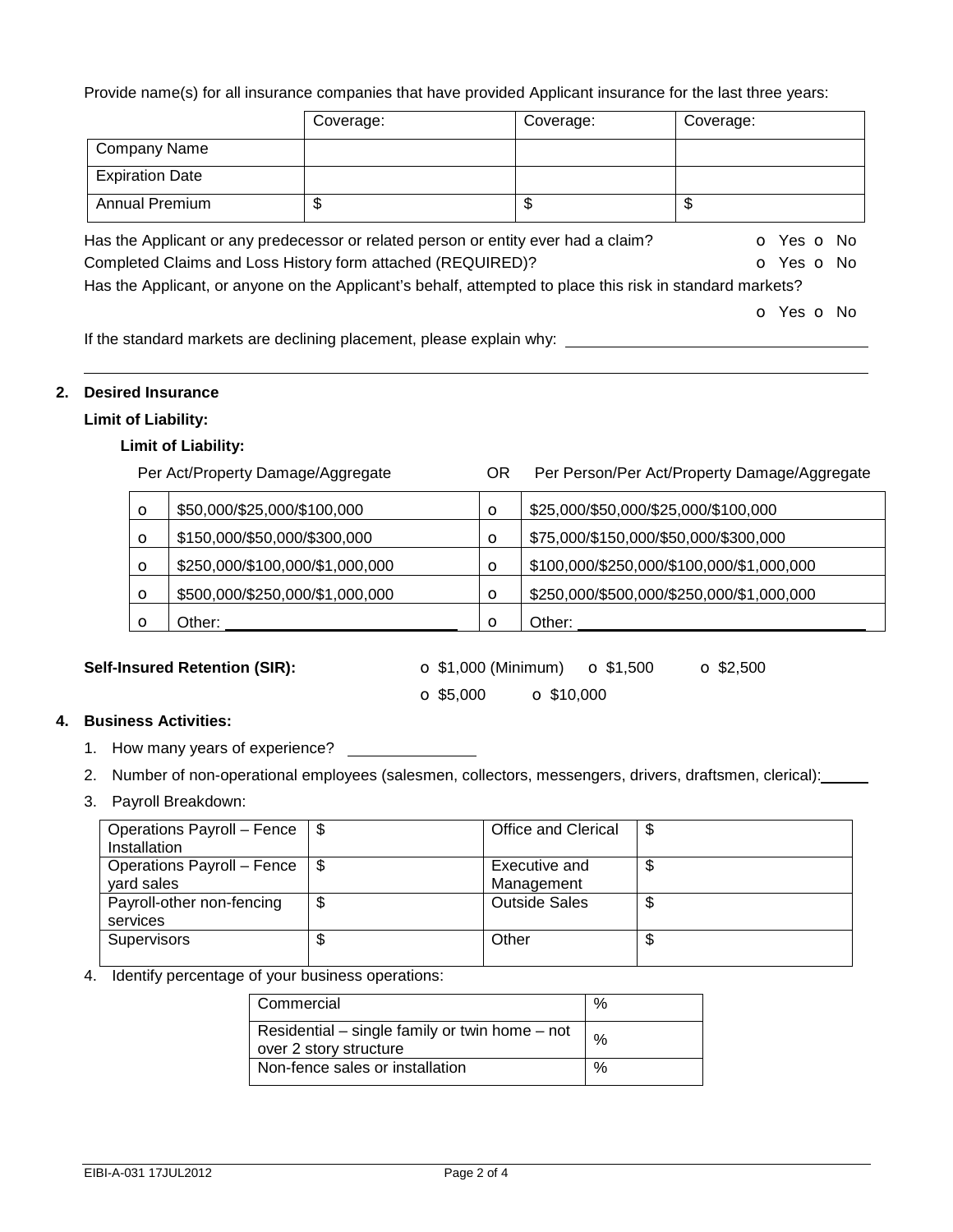| 5. |    | Estimate total gross receipts from fence installation operations only, including material and repair services for                                                                                                                                                                                                   |  |
|----|----|---------------------------------------------------------------------------------------------------------------------------------------------------------------------------------------------------------------------------------------------------------------------------------------------------------------------|--|
|    |    | next 12 months:                                                                                                                                                                                                                                                                                                     |  |
|    |    |                                                                                                                                                                                                                                                                                                                     |  |
| 6. |    | Estimated "gross receipts" from all other non-fence operations only, including material and repair services for                                                                                                                                                                                                     |  |
|    |    | next 12 months:                                                                                                                                                                                                                                                                                                     |  |
|    |    |                                                                                                                                                                                                                                                                                                                     |  |
| 7. |    | Total gross annual receipts from all business operations, fencing, decking, windows/doors, and other                                                                                                                                                                                                                |  |
|    |    |                                                                                                                                                                                                                                                                                                                     |  |
| 8. |    | Total gross annual receipts from new construction fence installation only contractor services:                                                                                                                                                                                                                      |  |
|    |    | $\frac{1}{2}$ $\frac{1}{2}$ $\frac{1}{2}$ $\frac{1}{2}$ $\frac{1}{2}$ $\frac{1}{2}$ $\frac{1}{2}$ $\frac{1}{2}$ $\frac{1}{2}$ $\frac{1}{2}$ $\frac{1}{2}$ $\frac{1}{2}$ $\frac{1}{2}$ $\frac{1}{2}$ $\frac{1}{2}$ $\frac{1}{2}$ $\frac{1}{2}$ $\frac{1}{2}$ $\frac{1}{2}$ $\frac{1}{2}$ $\frac{1}{2}$ $\frac{1}{2}$ |  |
|    |    | 9. Total Gross Annual Receipts from old construction fence installation operations only:                                                                                                                                                                                                                            |  |
|    |    | $\frac{1}{2}$                                                                                                                                                                                                                                                                                                       |  |
|    |    | 10. What percent of your total gross receipts is received from sub-contracted work you perform for other                                                                                                                                                                                                            |  |
|    |    | contractors? ___________%                                                                                                                                                                                                                                                                                           |  |
|    |    | 11. What percent of work is repair of old fences?<br>$\sim$ %                                                                                                                                                                                                                                                       |  |
|    |    | 12. What percent of work is replacement of old fences? _____________%                                                                                                                                                                                                                                               |  |
|    |    | 13. Does your business:                                                                                                                                                                                                                                                                                             |  |
|    |    | a. Specialize in a single particular fence product?<br>o Yes o No                                                                                                                                                                                                                                                   |  |
|    |    | b. Perform external work above two stories?<br>o Yes o No                                                                                                                                                                                                                                                           |  |
|    | c. | Lease or rent equipment to others?<br>o Yes o No                                                                                                                                                                                                                                                                    |  |
|    |    |                                                                                                                                                                                                                                                                                                                     |  |
|    |    | d. Lease or rent equipment from others?<br>o Yes o No                                                                                                                                                                                                                                                               |  |
|    |    | If yes, what?<br><u> 1989 - Johann Barbara, martin amerikan basal dan berasal dan berasal dan berasal dalam berasal dan berasal da</u>                                                                                                                                                                              |  |
|    | е. | Distribute or sell materials or supplies for installation by others?<br>o Yes o No                                                                                                                                                                                                                                  |  |
|    |    | If yes, show annual gross receipts from distribution or sale? \$                                                                                                                                                                                                                                                    |  |
|    | f. | Do you hire sub-contractors?<br>O Yes O No                                                                                                                                                                                                                                                                          |  |
|    |    | If yes,                                                                                                                                                                                                                                                                                                             |  |
|    |    | 1. Do you require certification and evidence of LIABILITY insurance from Sub-Contractors?                                                                                                                                                                                                                           |  |
|    |    | O Yes O No                                                                                                                                                                                                                                                                                                          |  |
|    |    | 2.<br>Do you require evidence of Workers Compensation insurance from Sub-Contractors?                                                                                                                                                                                                                               |  |
|    |    | O Yes O No                                                                                                                                                                                                                                                                                                          |  |
|    |    | Gross annual receipts from work sub-contracted out: \$<br>3.                                                                                                                                                                                                                                                        |  |
|    |    | Explain the type of work you sub-contracted out: _______________________________<br>4.                                                                                                                                                                                                                              |  |
|    |    |                                                                                                                                                                                                                                                                                                                     |  |